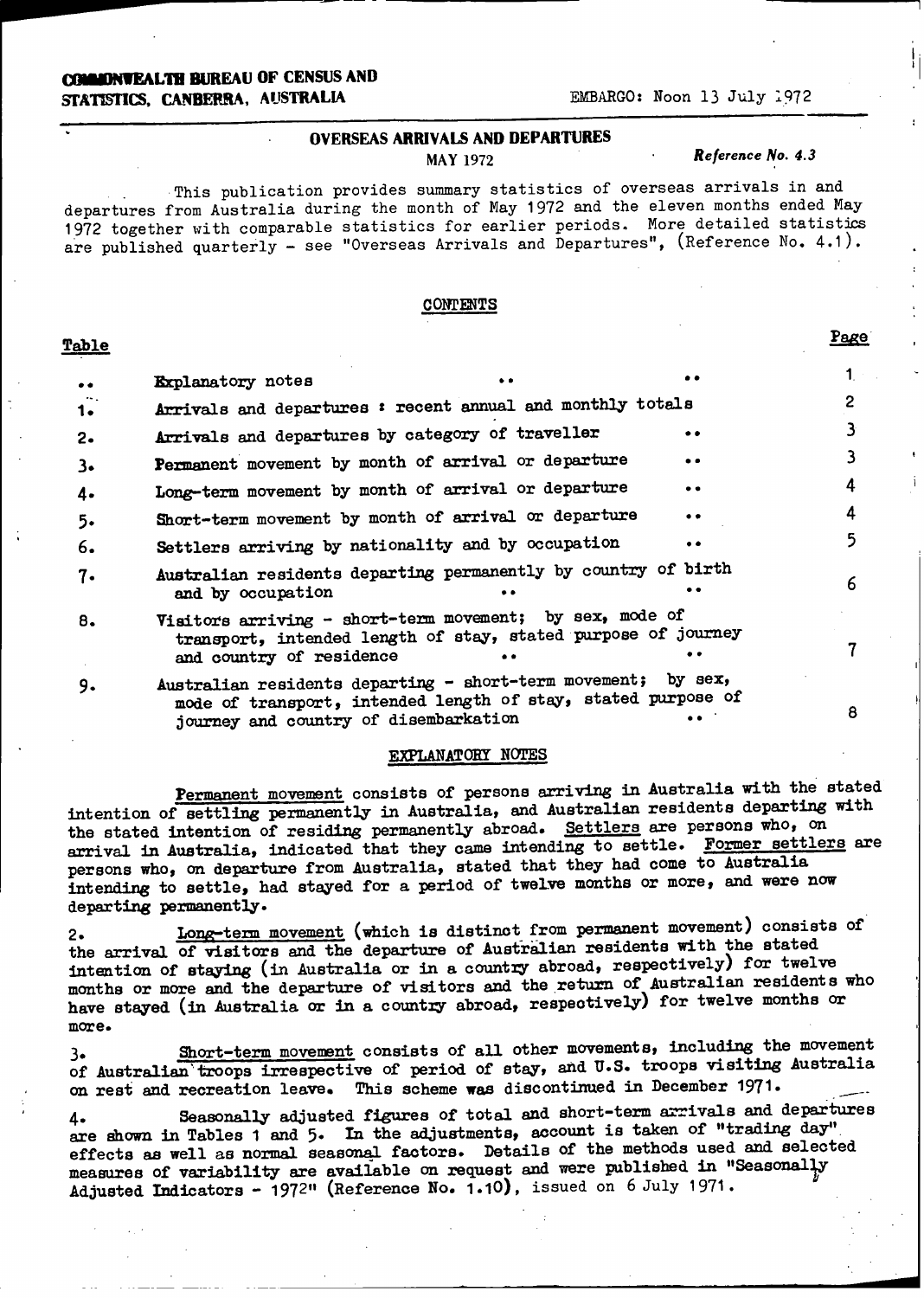2. The short-term move wellers in the short-term travellers.<br>
travellers in the of short-term travellers. **let sample of short-occurring to a let of transport are** 

**of the independent of the independent of the independent of the independent of the independent of the independent of the independent of the independent of**  $\frac{1}{2}$  **and statistics of timelity, may disference in** 

Statistics of chercal f Statistics of charged from a illustrations, e.g. nationality, may different<br>otal number of such travellers and statistics, e.g. nationality, may difference where the difference where the difference of this difference where Statistics of erived from a fixed statistics of this different<br>the total number of such travellers and statistics, e.g. nationality, may ultra-<br>the total number of such travellers classifications, e.g. A measure of this di  $\frac{1}{2}$  of the statistics  $\frac{1}{2}$  of the differences in  $\frac{1}{2}$  will be less that  $\frac{1}{2}$  that  $\frac{1}{2}$  will be  $\frac{1}{2}$  and the follow the standard error, and 19 chances in 20 that I's marke and the fully showed that would be obtained error. There are about it is a straight of the estimate and the fully strengthen by the standard error, and 19 chances in

| shows the standard errors of various escribed state |                   |          | Approximate standard          |                         |
|-----------------------------------------------------|-------------------|----------|-------------------------------|-------------------------|
|                                                     | Size of quantity  |          | error of estimate<br>Per cent |                         |
|                                                     | $\tt{e}$ stimated | Persons  | of estimate,                  |                         |
|                                                     | (persons)         | 100      | 1.0                           |                         |
|                                                     | 10,000            | 70       | 1.4<br>3.2                    |                         |
|                                                     | 5,000<br>1,000    | 32       | 4.5                           |                         |
|                                                     | 500               | 23<br>10 | 10.0                          |                         |
|                                                     | 100               |          |                               | hered on records of all |

term movement are based on records of term movement are based on records of tain sampling  $\frac{1}{100}$  of character-

istics of permanent and long-term movement are or errors. How istics of character and therefore do not contain sampling errors. The magnitude of character and there is to the magnitude  $\frac{1}{n}$  are magnitude  $\frac{1}{n}$  and Statistics of permet therefore do not a component, statistic me magnitude<br>wellers in this movement is a component of total movement, statistics of the movement of total movement, statistics and the movement of total moveme statistical and their of total movement.<br>
wellers in this movement is a component are subject to such errors. The movement.<br>
ce short-term movement is a hout 20 per cent less than in short-term movement.

Example 20 per cent is a component of the sampling procedures is published in the quarrier of the sampling procedures is published in the quarrier of the sampling procedures is published in the quarrier of the sampling pro ext-term movement is a comparint are subject that is than in site<br>
rt-term movement is about 20 per cent less than in site quarts<br>
errors in total movement is about 20 per cent less is published in the quarts<br>
of the sampl published in the quarter

 $\mu$  moves.<br>extintion of the sampling procedures ion of the sample of erence No. 4.17<br>and Departures", (Reference No. 4.17).

|                           | $\sim$ arrivals $\sim$ | ANNUAL S<br>$\rightarrow$ Excess of signal in $\overline{E}$                              |  |
|---------------------------|------------------------|-------------------------------------------------------------------------------------------|--|
| walletin "Overseas Arrang |                        | CONTAINS AND DEPARTURES : RECENT ANNUALLY<br>$\sim$ $\lambda$ and $\lambda$ <sup>or</sup> |  |

|                               |                 |                                             | Total departs | Seasonally            | $over =$<br>Females Persons              |
|-------------------------------|-----------------|---------------------------------------------|---------------|-----------------------|------------------------------------------|
| TABLE 1. - OVERSEAS ARRIVANS  | Total arrivals* | adjusted (a) recorded adjusted (a)          | Number        |                       | Males                                    |
|                               |                 |                                             |               |                       | 50,934 112,564                           |
|                               | Number          |                                             |               |                       | 61,630<br>48,646 101,419                 |
| Period                        | recorded        |                                             | 844,870       | $\bullet$             | 52,773                                   |
|                               | 957,434         | $\bullet$ $\bullet$                         | 951, 184      |                       | 57,328 122,874                           |
| 1970                          |                 | $\bullet$ $\bullet$                         |               |                       | 65,546<br>84,605                         |
| Year ended June -<br>1971     | 1,052,603       |                                             | 903,801       | $\bullet$ . $\bullet$ | 41,049<br>43,556                         |
|                               |                 | $\bullet$                                   |               | $\bullet$ $\bullet$   |                                          |
| Year ended December -<br>1970 | 1,026,675       | $\ddot{\bullet}$                            | 994,193       |                       | 53,403 108,825<br>55,422                 |
| 1971                          | 1,078,798       |                                             |               | $\bullet$ $\bullet$   | 55,730<br>27,652                         |
|                               |                 | $\ddot{\phantom{a}}$                        | 873,688       | $\ddot{\phantom{1}}$  | 28,078                                   |
| Eleven months ended           | 982,513         |                                             | 946,761       |                       | $-6,854$<br>$-3,018$                     |
| 1971                          | 1,002,491       | $\bullet$                                   |               |                       | $-3,836$<br>$1 - 10,610$<br>$-6,269$     |
| May<br>1972                   |                 |                                             | 78,542        | 77,766                | $-4,341$<br>$-7,406$                     |
|                               |                 | 80,386                                      | 100,931       | 90,534                | $-4,757$<br>$-2,649$<br>4,261            |
| 1971                          | 71,688          | 92,555                                      | 77,496        | 83,072                | 2,257<br>2,004<br>7,807                  |
| April                         | 90,321          | 82,667                                      |               | 91,849                | 3,719<br>4,088<br>29,156                 |
| May                           | 70,090          | 92,950                                      | 76,495        | 80,758                | 15,599<br>13,557                         |
| June                          | 80,756          | 91,491                                      | 82,435        | 81,294                | 29,505<br>13,945                         |
| July                          | 90,242          | 94,918                                      | 68,462        | 81,087                | 15,560<br>13,772<br>8,194                |
| August                        | 97,618          |                                             | 74,159)       | 84,880                | 5,578<br>$-9,609$<br>$-3,275$            |
| September                     | 103,664         | 96,161                                      | 76,707.       |                       | $-6,334$                                 |
| October                       | 90,479          | 91,915                                      | 112,329       | 88,436                | 20,824                                   |
| November                      | 102,720         | 91,990                                      |               |                       | 10,107<br>10,717<br>6,855                |
|                               |                 |                                             | 94,778,       | 81,825                | 2,069<br>4,786<br>$-7,653$               |
| December                      |                 | 93,247                                      | 78,423        | 82,509                | $-4,5001$                                |
| $1972 -$                      | 115,602         | 84,974                                      |               | 85,440                | $1 - 12,565$ - 13, 101 - 25, 666         |
| January                       | 85,278          | 82,041                                      | 92,143        | 93,481                | $-7,362$ $-13,522$                       |
| February                      | 84,490          | 79,579                                      | 95,649        |                       |                                          |
| March                         | 69,983          |                                             | 95,181        |                       | See paragraph 3 of the explanatory notes |
| April                         |                 | 84,351<br>81,659<br>and represention leave. |               |                       |                                          |
|                               |                 |                                             |               | المصمم                |                                          |

Hey May **1.5.** troops on rest and recreation leaves 1.<br>
Includes U.S. troops on rest and recreation page 1.<br> **Includes U.S.** troops on the explanatory notes on page 1.

(a) See paragraph 4 of the explanatory departure<br>(a) See paragraph 4 of the excess of departure<br>NOTE. Minus sign (-) denotes excess of departure

**1, See paragraph (-)** denotes excess of the sign (-) denotes  $\frac{1}{2}$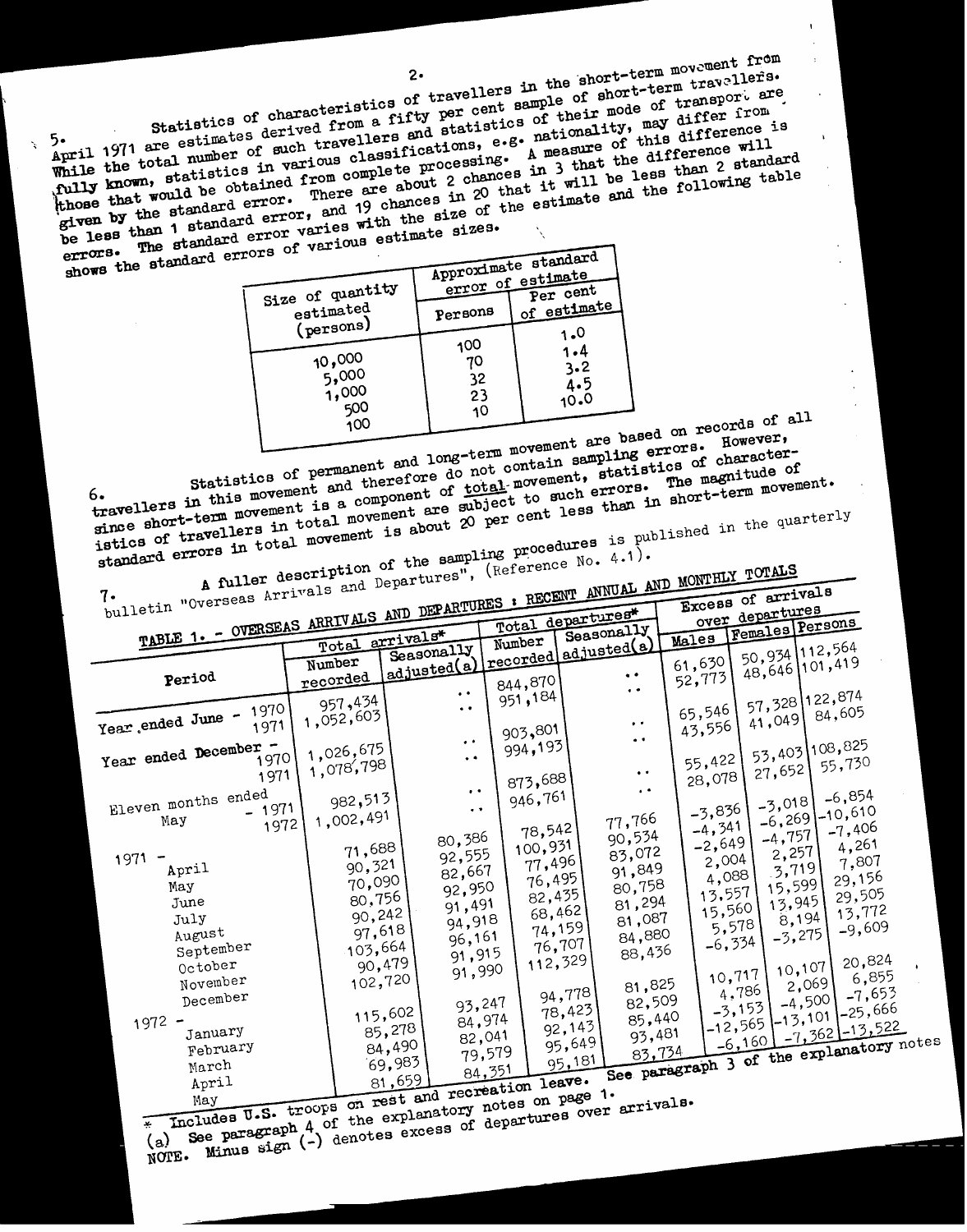## **TABLE** 2. - OVERSEAS ARRIVALS **AND** DEPARTURES BY CATEGORY OF TRAVELLER

|                                                                   |          | (Persons)         |         |                            |                                    |        |
|-------------------------------------------------------------------|----------|-------------------|---------|----------------------------|------------------------------------|--------|
| Category of traveller                                             |          | Year ended June   |         | Eleven months<br>ended May | Month of<br>May                    |        |
|                                                                   | 7970     | 1971              | 1971.   | 1972                       | 1971                               | 1972   |
|                                                                   |          | ARRIVALS          |         |                            |                                    |        |
| Permanent movement -                                              |          |                   |         |                            |                                    |        |
| Assisted settlers                                                 | 131,868  | 119,847           | 112,277 | 75,500                     | 9,050                              | 6,713  |
| Other settlers                                                    | 53,231   | 50,164            | 46,609  | 46,852                     | 3,885                              | 3,885  |
| <b>Total permanent</b>                                            | 185,099  | 170,011           | 158,886 | 122, 352                   | 12,935                             | 10,598 |
| Long-term movement -                                              |          |                   |         |                            |                                    |        |
| Australian residents                                              | 38,711   | 43,554            | 41,021  | 48.148                     | 3,134                              | 3,594  |
| Overseas visitors                                                 | 29,842   | 31,225            | 29,250  | 26,040                     | 2,532                              | 2,019  |
| Total perm. and long-term                                         | 253, 652 | 244,790           | 229,157 | 196,540                    | 18,601                             | 16,211 |
| Short-term movement -                                             |          |                   |         |                            |                                    |        |
| Australian residents                                              | 314,591  | 378,855           | 350,113 | 409.717                    | 30.986                             | 35,306 |
| Overseas visitors*                                                | 389,191  | 428,958           | 403,243 | 396,234                    | 40,734                             | 30,142 |
| TOTAL ARRIVALS*                                                   | 957,434  | 1,052,603         | 982,513 | 1,002,491                  | 90,321                             | 81,659 |
|                                                                   |          | <b>DEPARTURES</b> |         |                            |                                    |        |
| Permanent movement -                                              |          |                   |         |                            |                                    |        |
| Former settlers                                                   | 26,082   | $-28,244$         | 26,492  | 29,404                     | 3,186                              | 3,406  |
| Other residents                                                   | 10,000   | 11,072            | 10,238  | 11,380                     | 1,139                              | 1,183  |
| Total permanent                                                   | 36,082   | 39.316            | 36,730  | 40,784                     | 4,325                              | 4,589  |
| Long-term movement -                                              |          |                   |         |                            |                                    |        |
| Australian residents                                              | 63,454   | 66,463            | 60,783  | 61,845                     | 6,077                              | 6,120  |
| Overseas visitors                                                 | 17,414   | 19,928            | 18,297  | 21,269                     | 1,952                              | 2,277  |
| Total perm. and long-term                                         | 116,950  | 125,707           | 115,810 | 123,898                    | 12,354                             | 12,986 |
| Short-term movement -                                             |          |                   |         |                            |                                    |        |
| Australian residents                                              | 322,420  | 377,165           | 337,193 | 406,589                    | 43,875                             | 47,115 |
| Overseas visitors*                                                | 405,500  | 448,312           | 420,685 | 416,274                    | 44,702                             | 35,080 |
| TOTAL DEPARTURES*                                                 | 844,870  | 951,184           | 873,688 | 946,761                    | 100,931                            | 95,181 |
| Includes U.S. troops on rest and recreation leave.<br>₩<br>notes. |          |                   |         |                            | See paragraph 3 of the explanatory |        |

**TABLE 3.** - OVERSEAS ARRIVALS **AND DEPARTURES BY MONTH**

PERMANENT MOVEMENT

**(Persons)**

f

|       |           | Arrivals |                    | Departures                       | Excess of arrivals<br>over departures |          |        |  |
|-------|-----------|----------|--------------------|----------------------------------|---------------------------------------|----------|--------|--|
| Month |           | Settlers | Former<br>settlers | Other<br>Australian<br>residents | Total                                 | Settlers | Total  |  |
| 1971  | April     | 11,401   | 1,759              | 809                              | 2,568                                 | 9,642    | 8,833  |  |
|       | May       | 12,935   | 3,186              | 1,139                            | 4,325                                 | 9,749    | 8,610  |  |
|       | June      | 11,125   | 1,752              | 834                              | 2,586                                 | 9,373    | 8,539  |  |
|       | July      | 13,354   | 2,718              | 889                              | 3,607                                 | 10,636   | 9,747  |  |
|       | August    | 11,088   | 2,196              | 922                              | 3,118                                 | 8,892    | 7,970  |  |
|       | September | 12,845   | 2,287              | 813                              | 3,100                                 | 10,558   | 9,745  |  |
|       | October   | 15,519   | 3,313              | 1,106                            | 4,419                                 | 12,206   | 11,100 |  |
|       | November  | 12,528   | 2,489              | 930                              | 3,419                                 | 10,039   | 9,109  |  |
|       | December  | 11,824   | 3,037              | 1,202                            | 4,239                                 | 8,787    | 7,585  |  |
| 1972  | January   | 7,923    | 2,603              | 1,321                            | 3,924                                 | 5,320    | 3,999  |  |
|       | February  | 7,573    | 2,168              | 1,020                            | 3,188                                 | 5,405    | 4,385  |  |
|       | March     | 10,583   | 2,598              | 963                              | 3,561                                 | 7,985    | 7,022  |  |
|       | April     | 8,517    | 2,589              | 1,031                            | 3,620                                 | 5,928    | 4,897  |  |
|       | May       | 10,598   | 3,406              | 1,183                            | 4,589                                 | 7,192    | 6,009  |  |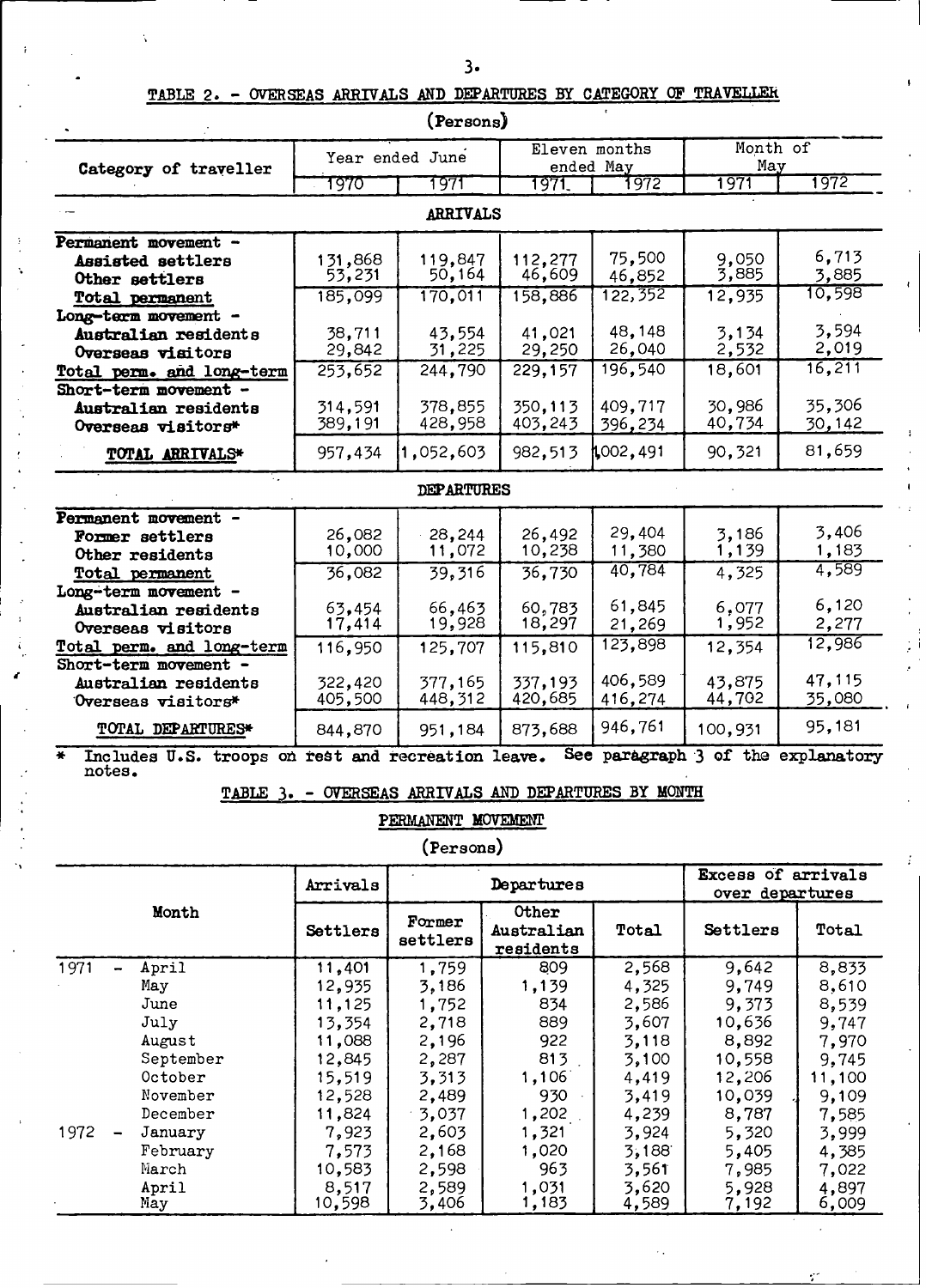#### **TABLE 4. - OVERSEAS ARRIVALS AND DEPARTURES BY MONTH**

### **LONG-TERM MOVEMENT**

**(Persons)**

|                                           | Arrivals                             |                      | Departures              |                      | Excess of arrivals<br>over departures |                      |  |
|-------------------------------------------|--------------------------------------|----------------------|-------------------------|----------------------|---------------------------------------|----------------------|--|
| Month                                     | Australian<br>residents<br>returning | Overseas<br>visitors | Australian<br>residents | Overseas<br>visitors | Australian<br>residents               | Overseas<br>visitors |  |
| 1971<br>April<br>$\overline{\phantom{0}}$ | 2,784                                | 2,027                | 4,820                   | 1,608                | $-2,036$                              | 419                  |  |
| May                                       | 3,134                                | 2,532                | 6,077                   | 1,952                | $-2,943$                              | 580                  |  |
| June                                      | 2,533                                | 1,975                | 5,680                   | 1,631                | $-3,147$                              | 344                  |  |
| July                                      | 3,862                                | 2,218                | 6,202                   | 1,752                | $-2,340$                              | 466                  |  |
| August                                    | 4,218                                | 2,287                | 5,333                   | 1,729                | $-1, 115$                             | 558                  |  |
| September                                 | 4,016                                | 2,364                | 4,588                   | 1,509                | $-572$                                | 855                  |  |
| October                                   | 4,768                                | 2,390                | 5,919                   | 1,809                | $-1,151$                              | 581                  |  |
| November                                  | 4,104                                | 2,044                | 4,031                   | 1,663                | 73                                    | 381                  |  |
| December                                  | 7,364                                | 2,160                | 6,021                   | 2,570                | 1,343                                 | -410                 |  |
| $1972 -$<br>January                       | 5,676                                | 3,760                | 7,059                   | 1,976                | $-1,383$                              | 1,784                |  |
| February                                  | 3,920                                | 3,015                | 5,425                   | 1,968                | $-1,505$                              | 1,047                |  |
| March                                     | 3,631                                | 2,202                | 5,704                   | 2,094                | $-2,073$                              | 108                  |  |
| April                                     | 2,995                                | 1,581                | 5,443                   | 1,922                | $-2,448$                              | $-341$               |  |
| May                                       | 3,594                                | 2,019                | 6,120                   | 2,277                | $-2,526$                              | -258                 |  |

**NOTE. Minus sign - denotes excess of departures over arrivals.**

## **TABLE 5.** - **OVERSEAS ARRIVALS AND DEPARTURES BY MONTH**

#### **SHORT-TERM MOVEMENT**

#### **(Persons)**

|           |            | Arrivals  |                       |        | Departures                              | Excess of arrivals |                             |           |
|-----------|------------|-----------|-----------------------|--------|-----------------------------------------|--------------------|-----------------------------|-----------|
|           | Overseas   |           |                       |        | Australian                              | Overseas           | over departures             |           |
| Month     | Australian | visitors* |                       |        | residents                               |                    | visitorsAustralian Overseas |           |
|           | residents  | Number    | Seasonally            | Number | Seasonally                              |                    | residents visitors          |           |
|           | returning  |           | recorded(adjusted(a)) |        | $ {\tt recorded} $ adjusted $({\tt a})$ |                    |                             |           |
| $1971 -$  |            |           |                       |        |                                         |                    |                             |           |
| April     | 24,959     | 30.517    | 34,641                | 33,970 | 31,666                                  | 35.576             | $-9,011$                    | $-5,059$  |
| May       | 30,986     | 40.734    | 43,275                | 43,875 | 34,805                                  | 44,702             | -12,889                     | $-3,968$  |
| June      | 28,742     | 25,715    | 32,943                | 39,972 | 35,989                                  | 27,627             | $-11,230$                   | $-1,912$  |
| July      | 32,383     | 28,939    | 35,540                | 35,639 | 39,870                                  | 29,295             | $-3,256$                    | $-356$    |
| August    | 38,061     | 34,588    | 34,923                | 37,268 | 35,731                                  | 34,987             | 793.                        | -399      |
| September | 48,374     | 30,019    | 34,674                | 25,698 | 35,591                                  | 33.567             | 22,676                      | $-3,548$  |
| October   | 42,821     | 38,166    | 35,829                | 27,635 | 35,178                                  | 34,377             | 15,186                      | 3,789     |
| November  | 31,670     | 40,133    | 36,498                | 25,810 | 35,129                                  | 41,784             | 5,860                       | $-1,651$  |
| December  | 29,089     | 52,283    | 37,337                | 61,580 | 37,611                                  | 37,919             | -32,491                     | 14,364    |
| 1972 –    |            |           |                       |        |                                         |                    |                             |           |
| January   | 61,820     | 36,423    | 35,304                | 30,031 | 33,701                                  | 51,788             | 31,789                      | $-15,365$ |
| February  | 32,717     | 38,053    | 34,318                | 26,108 | 32,791                                  | 41,734             | 6,609                       | $-3,681$  |
| March     | 29,262     | 38,812    | 36,138                | 41,038 | 37,749                                  | 39,746             | $-11,776$                   | $-934$    |
| April     | 28,214     | 28,676    | 32,033                | 48,667 | 45,740                                  | 35,997             | $-20, 453$                  | $-7,321$  |
|           | 35,306     | 30,142    | 32,184                | 47,115 | 36,758                                  | 35,080             | $-11,809$ $\mid$            | -4,938    |

(ខ) **Includes U.S. troops** on **rest** and recreation **leave. See paragr** See paragraph **4** of the explanatory notes on page 1. **aph 3 of the explanatory** notes

NOT **'E. Minus sign** (-) **denotes excess of departures over arrivals.**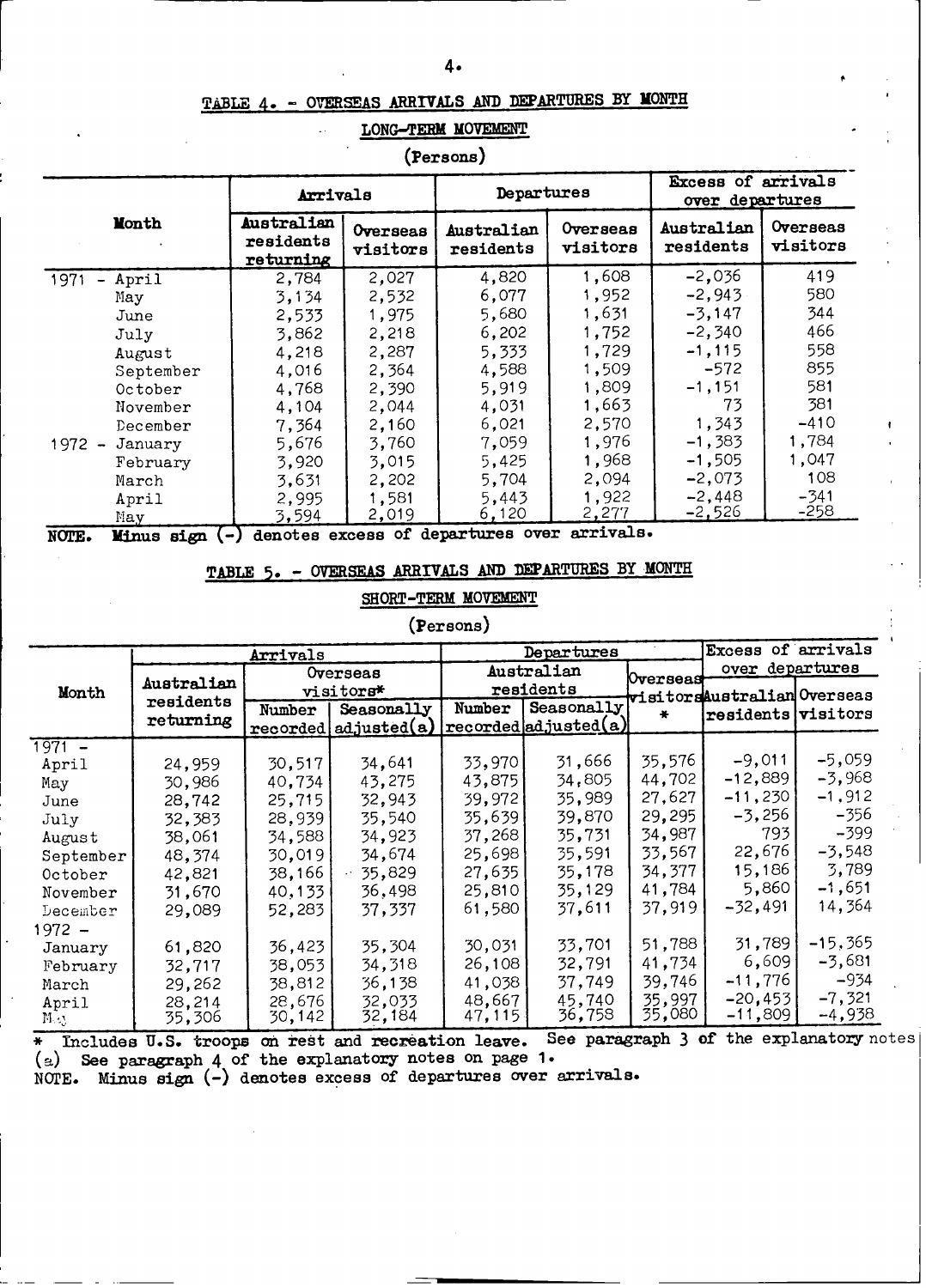# **TABLE 6. - OVERSEAS ARRIVALS : SETTLERS ARRIVING BY NATIONALITY AND BY OCCUPATION**

**(Persons)**

 $\mathcal{O}(\mathcal{C})$ 

|                                        |                  | Year ended      | Eleven months    |                   | Month of<br>May |               |
|----------------------------------------|------------------|-----------------|------------------|-------------------|-----------------|---------------|
|                                        | 1970             | June<br>1971    | 1971             | ended May<br>1972 | 1971            | 1972          |
|                                        |                  |                 |                  |                   |                 |               |
| Nationality -                          |                  |                 |                  |                   |                 |               |
| British : Country of citizenship -     |                  |                 |                  |                   |                 |               |
| Ceylon, India, Pakistan, Bangladesh    | 4,129            | 4,030           | 3,765            | 3,408             | 409             | 234           |
| New Zealand                            | 5,267            | 4,767           | 4,436            | 3,487             | 449             | 304           |
| United Kingdom and Colonies            | 73,422           | 62,606          | 58,479           | 49,299            | 5,296           | 5,148         |
| Other                                  | 9,124            | 11,225          | 10,441           | 10,886            | 920             | 890           |
| Citizenship not stated                 | 5,941            | 4,611           | 4,359            | 3,077             | 266             | 231           |
| <b>Total British</b>                   | 97,883           | 87,239          | 81,480           | 70,157            | 7,340           | 6,807         |
| American (U.S.)                        | 3,591            | 5,447           | 5, 657           | 6,321             | 310             | 286           |
| Dutch                                  | 2,997            | 2,358           | 2,237            | 1,630             | 167             | 77            |
| German                                 | 3,729            | 3,280           | 3,148            | 2,053             | 473             | 131           |
| Greek                                  | 10,952           | 9,991           | 8,726            | 5,347             | 211             | 310           |
| Italian                                | 10,598           | 7,826           | 7,709            | 5,602             | 577             | 725           |
| Lebanese                               | 4,006            | 3,930           | 3,570            | 2,792             | 367             | 216           |
| Turkish                                | 3,785            | 3,775           | 3,396            | 2,240             | 221             | 231           |
| Yugoslav                               | 26,209           | 24,938          | 23,873           | 9,879             | 1,348           | 343           |
| Other                                  | 21,349           | 21,227          | 19,690           | 16,331            | 1,921           | 1,472         |
| $Occupation -$                         |                  |                 |                  |                   |                 |               |
| Professional, technical and related    |                  |                 |                  |                   |                 |               |
| $\pi$ orkers -                         |                  |                 |                  |                   |                 |               |
| Professional engineers                 | 1,292            | 1,288           | 1,200            | 1,022             | 93              | 69            |
| Scientists                             | 583              | 663             | 633              | 435               | 39              | 26            |
|                                        | 290              | 350             | 325              | 366               | 24              | 32            |
| Medical practitioners                  |                  |                 |                  |                   |                 |               |
| Teachers (incl. university, school,    |                  |                 |                  | 2,813             | 163             | 154           |
| pre-school)                            | 1,873            | 2,357           | 2,253            |                   |                 |               |
| Other professional, technical and      | 5,982            | 5,991           | 5,580            | 4,808             | 533             | 385           |
| related workers                        | 10,020           | 10,649          | 9,991            | 9,444             | 852             | ठठठ           |
| Total professional, etc.               |                  |                 |                  |                   |                 |               |
| Administrative, executive and          | 3.568            | 3,262           | 3.034            | 2,628             | 266             | 197           |
| managerial workers                     | 12,748           | 11,363          | 10,638           | 9,003             | 997             | 763           |
| Clerical and sales workers             |                  |                 |                  |                   |                 |               |
| Farmers, fishermen, hunters, timber    | 2,006            | 1,562           | 1,431            | 892               | 96              | 63            |
| getters and related workers            | 311              | 253             | 235              | 143               | 15 <sub>1</sub> | 9             |
| Miners, quarrymen and related workers  | 4,137            | 3,373           | 3,129            | 2,421             | 267             | 234           |
| Workers in transport and communication |                  |                 |                  |                   |                 |               |
| Craftsmen and production-process       |                  |                 |                  |                   |                 |               |
| workers -                              |                  |                 |                  |                   |                 |               |
| Engineering                            | 9,165            | 7,936           | 7,459            | 5,859             | 748             | 643           |
| Building and construction              | 4,371            | 3,699<br>23,604 | 3,465            | 2,289             | 330             | 255           |
| <b>Other</b>                           | 28,305<br>41,841 | 35,239          | 22,092<br>33,016 | 14,132            | 1,616<br>2,694  | <u>1,392</u>  |
| Total craftsmen etc.                   |                  |                 |                  | 22,280            |                 | 2,290         |
| Service, sport and recreation workers  | 7,130            | 6,600           | 6,111            | 4,884             | 529             | 365           |
| Occupation inadequately described or   |                  |                 |                  |                   |                 |               |
| not stated                             | 4,119<br>99,219  | 4,843<br>92,867 | 4,521<br>86,780  | 3,738             | 442             | 277           |
| Not in the labour force                |                  |                 |                  | 66,919            | 6,777           | <u>5,734 </u> |
| TOTAL SETTLERS ARRIVING                | 185,099          | 170,011         | 158,886          | 122,352           | 12,935          | 10,598        |

 $\mathcal{L}^{\mathcal{A}}$ 

 $\cdot$ 

**I L I I**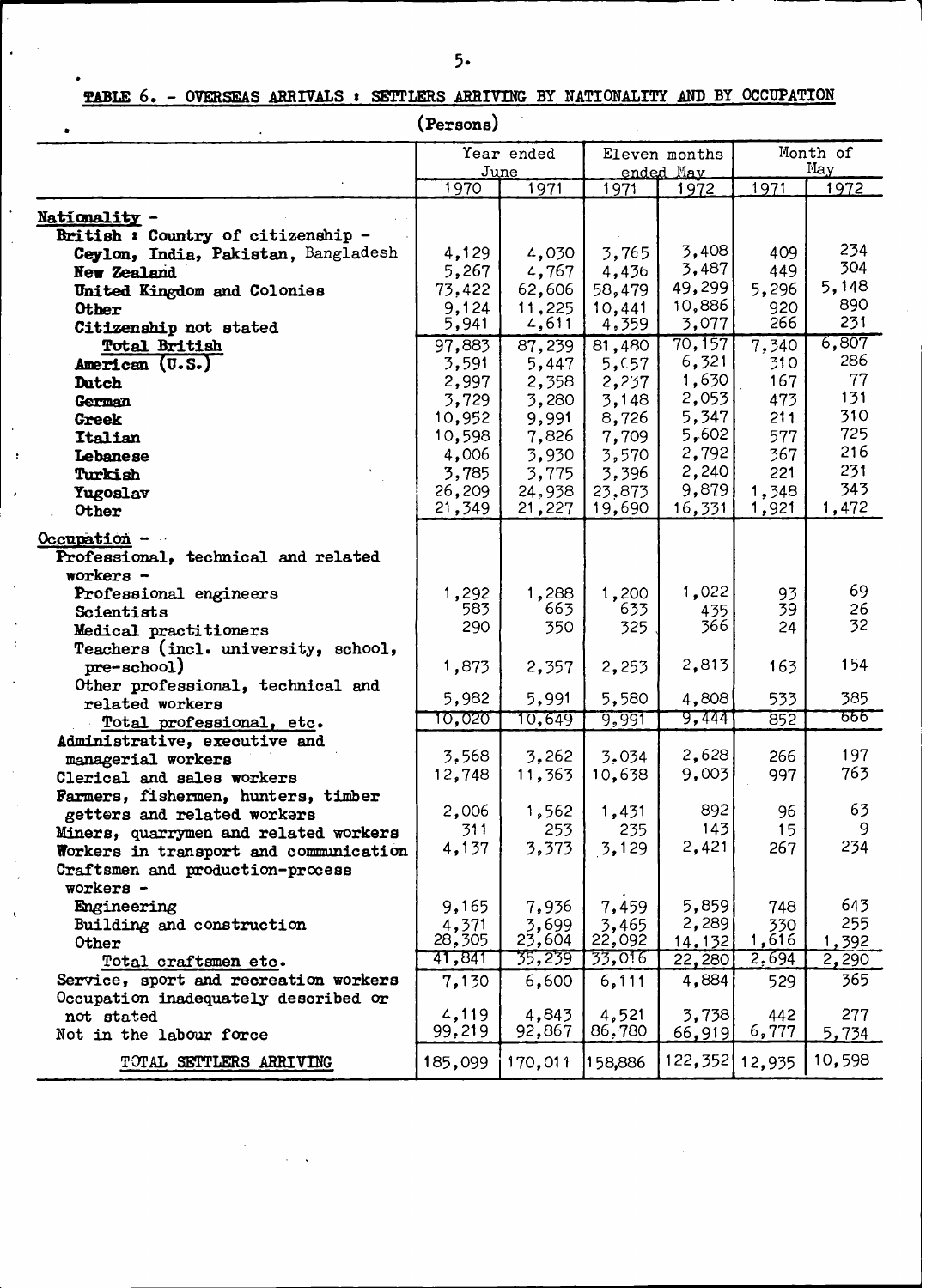### **TABLE 7.** - OVERSEAS DEPARTURES

# AUSTRALIAN RESIDENTS DEPARTING PERMANENTLY (a) BY COUNTRY OF BIRTH AND BY OCCUPATION

| (Persons)                                            |         |            |        |                            |                  |                 |  |  |  |  |  |
|------------------------------------------------------|---------|------------|--------|----------------------------|------------------|-----------------|--|--|--|--|--|
|                                                      | June    | Year ended |        | Eleven months<br>ended May |                  | Month of<br>May |  |  |  |  |  |
|                                                      | 1970    | 1971       | 1971   | 1972                       | 1971             | 1972            |  |  |  |  |  |
| Country of birth -                                   |         |            |        |                            |                  |                 |  |  |  |  |  |
| <b>Africa</b>                                        | 365     | 388        | 370    | 431                        | 55               | 48              |  |  |  |  |  |
| America - U.S. America                               | 1,076   | 1,061      | 965    | 1,170                      | 92               | 147             |  |  |  |  |  |
| Other                                                | 456     | 521        | 482    | 625                        | 57               | 90              |  |  |  |  |  |
| Asia                                                 | 709     | 924        | 847    | 841                        | 91               | 78              |  |  |  |  |  |
| Europe - Germany                                     | 1,040   | 1,109      | 1,046  | 1,175                      | 135              | 193             |  |  |  |  |  |
| Greece                                               | 537     | 528        | 480    | 374                        | 35.              | 46              |  |  |  |  |  |
| Italy                                                | 802     | 906        | 854    | 908                        | 123              | 127             |  |  |  |  |  |
| Malta                                                | 483     | 474        | 456    | 359                        | 53               | 76              |  |  |  |  |  |
| Netherlands                                          | 950     | 1,138      | 1,074  | 1,166                      | 162 <sub>1</sub> | 178             |  |  |  |  |  |
| <b>U.K. and Ireland</b>                              | 16,238  | 16,948     |        | 16,003   17,677            | 1,898            | 1,825           |  |  |  |  |  |
| <b>Yugoslavia</b>                                    | 539     | 589        | 543    | 706                        | 67               | 118             |  |  |  |  |  |
| <b>Other</b>                                         | 1,892   | 2,338      | 2,092  | 2,610                      | 302              | 376             |  |  |  |  |  |
| Oceania - Australia                                  | 8,828   | 9,825      |        | 9,104   10,039             | 1,022            | 1,054           |  |  |  |  |  |
| New Zealand                                          | 1,992   | 2,372      | 2,230  | 2,519                      | 215              | 209             |  |  |  |  |  |
| Other                                                | 77      | 130        | 122    | 119                        | 9                | 15              |  |  |  |  |  |
| At sea and not stated                                | 98      | 65         | 62     | 65                         | 9                | 9               |  |  |  |  |  |
|                                                      |         |            |        |                            |                  |                 |  |  |  |  |  |
| $Occurbation -$                                      |         |            |        |                            |                  |                 |  |  |  |  |  |
| Professional, technical and related                  |         |            |        |                            |                  |                 |  |  |  |  |  |
| workers -                                            |         |            |        |                            |                  |                 |  |  |  |  |  |
| Professional engineers                               | 245     | 308        | 286    | 260                        | 49               | 34              |  |  |  |  |  |
| Scientists                                           | 214     | 236        | 216    | 236                        | 22               | 25              |  |  |  |  |  |
| Medical practitioners                                | 86      | 130        | 121    | 124                        | 10               | 6               |  |  |  |  |  |
| Teachers (incl. university, school,                  |         |            |        |                            |                  |                 |  |  |  |  |  |
| pre-school)                                          | 693     | 717        | 673    | 695                        | 72               | 66              |  |  |  |  |  |
| Other professional, technical and<br>related workers | 1,966   |            |        |                            |                  |                 |  |  |  |  |  |
|                                                      |         | 2,215      | 2,052  | 2,319                      | 241              | 244             |  |  |  |  |  |
| Total professional etc.                              | 3,204   | 3,606      | 3,348  | 3,634                      | 394              | 375             |  |  |  |  |  |
| Administrative, executive and                        |         |            |        |                            |                  |                 |  |  |  |  |  |
| managerial workers                                   | 1,050   | 1,161      | 1,084  | 1,274                      | 120              | 130             |  |  |  |  |  |
| Clerical and sales workers                           | 3,723   | 4,192      | 3,911  | 4,238                      | 458              | 452             |  |  |  |  |  |
| Farmers, fishermen, hunters, timber                  |         |            |        |                            |                  |                 |  |  |  |  |  |
| getters and related workers                          | 299     | 327        | 295    | 306                        | 34               | 34              |  |  |  |  |  |
| Miners, quarrymen and related workers                | $133 -$ | 124        | 116    | 114                        | 13               | 8               |  |  |  |  |  |
| Workers in transport and communication               | 797     | 845        | 784    | 902                        | 116              | 115             |  |  |  |  |  |
| Craftsmen and production-process                     |         |            |        |                            |                  |                 |  |  |  |  |  |
| $workers -$                                          |         |            |        |                            |                  |                 |  |  |  |  |  |
| Engineering                                          | 2,020   | 2,204      | 2,072  | 2,162                      | 252              | 266             |  |  |  |  |  |
| Building and construction                            | 653     | 704        | 662    | 768                        | 79               | 81              |  |  |  |  |  |
| Other                                                | 3,904   | 4,088      | 3,790  | 4,218                      | 421              | 484             |  |  |  |  |  |
| Total craftsmen, etc.                                | 6,577   | 6,996      | 6,524  | 7,148                      | 752              | 831             |  |  |  |  |  |
| Service, sport and recreation workers                | 1,004   | 1,108      | 1,013  | 1,158                      | 100              | 141             |  |  |  |  |  |
| Occupation inadequately described or not             |         |            |        |                            |                  |                 |  |  |  |  |  |
| stated                                               | 412     | 517        | 471    | 580                        | 57               | 60              |  |  |  |  |  |
| Not in the labour force                              | 18,883  | 20,440     | 19,184 | 21,430                     | 2,281            | 2,443           |  |  |  |  |  |
| TOTAL AUSTRALIAN RESIDENTS<br>DEPARTING PERMANENTLY  | 36,082  | 39,316     | 36,730 | 40,784                     | 4,325            | 4,589           |  |  |  |  |  |

(a) Includes former settlers.

 $-$  -  $-$ 

 $\alpha = 1$  .

 $\ddot{\phantom{1}}$  $\bar{\mathcal{A}}$ 

 $\bar{z}$  $\ddot{\phantom{0}}$  $\dot{\gamma}$  $\bar{\beta}$  $\ddot{\phantom{a}}$  $\ddot{\phantom{a}}$ 

> $\overline{\phantom{a}}$  $\mathcal{L}_{\mathcal{A}}$  $\bar{\gamma}$

 $\bar{\lambda}$  $\sim$  $\overline{\phantom{a}}$  $\ddot{\phantom{a}}$ 

 $\overline{\phantom{a}}$  $\mathbb{R}^2$ 

 $\langle . ,$ 

 $\hat{\mathcal{A}}_j$ 

 $\bar{z}$  $\ddot{\phantom{a}}$  $\ddot{\phantom{1}}$ 

 $\bar{\mathcal{A}}$  $\bar{\beta}$ 

 $\ddot{\phantom{a}}$  $\ddot{\phantom{a}}$  $\bar{\gamma}$ 

 $\bar{z}$ 

 $\ddot{\phantom{a}}$  $\bar{\gamma}$ 

 $\bar{\beta}$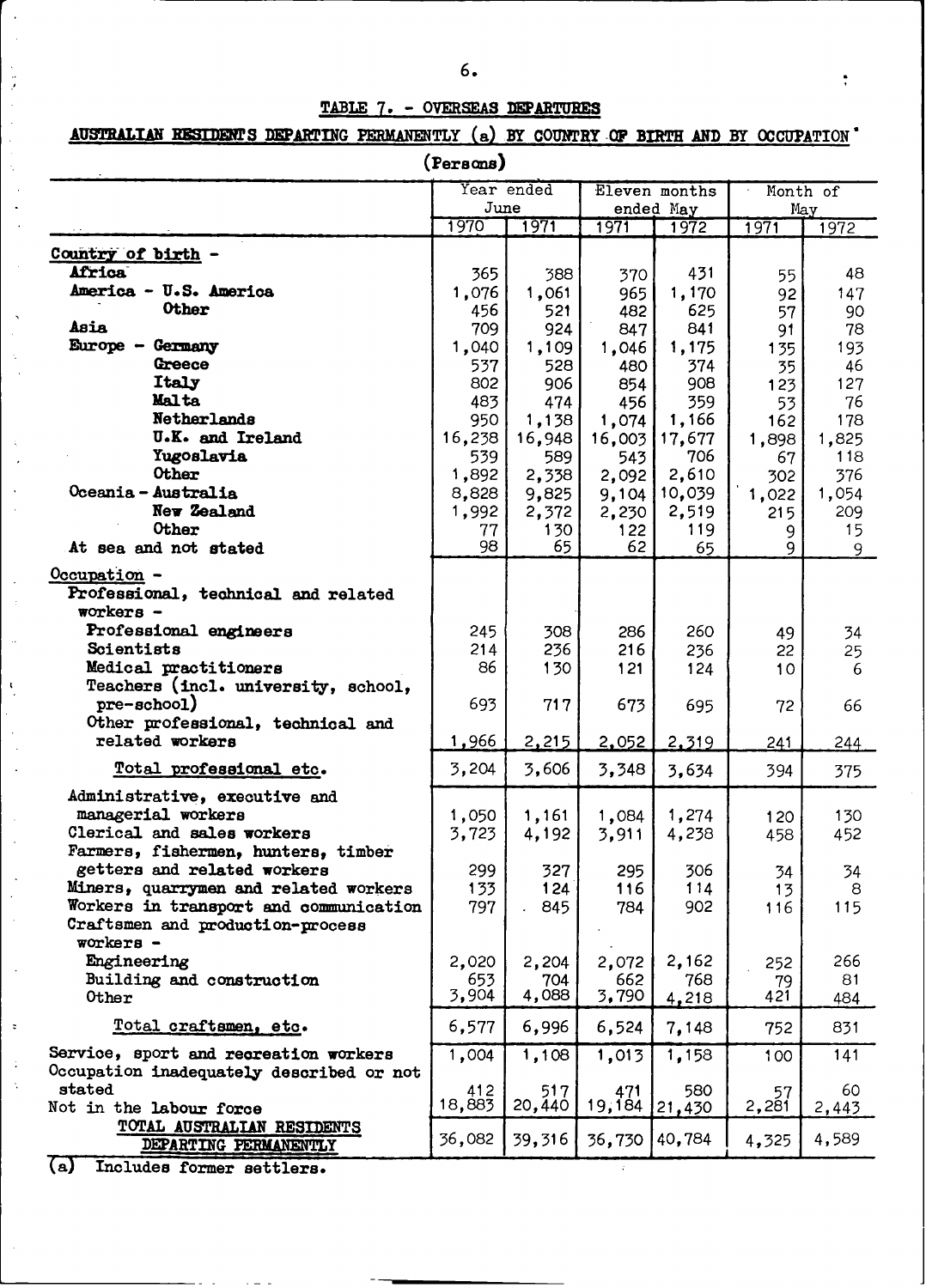$\begin{array}{c} \begin{array}{c} \text{i} \\ \text{ii} \end{array} \end{array}$ 

# **TABLE 8.** - OVERSEAS **ARRIVALS : SHORT-TERM MOVEMENT** - VISITORS ARRIVING\*

 $\mathbf{I}$ 

 $\ddot{\cdot}$ 

 $\mathcal{L}$ 

 $\bar{\zeta}$  $\frac{1}{2}$ 

 $\cdot$ 

# BY SEX, MODE OF TRANSPORT, INTENDED LENGTH OF STAY, STATED

**PURPOSE OP JOURNEY AND COUNTRY** OF RESIDENCE

|                                                     |                  | Year ended       | Eleven months    |                  | Month of       |                 |
|-----------------------------------------------------|------------------|------------------|------------------|------------------|----------------|-----------------|
|                                                     |                  | June             |                  | ended May        |                | May             |
|                                                     | 1970             | 1971             | 1971             | 1972             | 1971           | 1972            |
| $Sex -$                                             |                  |                  |                  |                  |                |                 |
| Males*                                              | 262,246          | 275,876          | 258,429          | 234,672          | 26,184         | 18,153          |
| <b>Females*</b>                                     | 126,945          | 153,082          | 144,814          | 161,562          | 14,550         | 11,989          |
| Mode of transport                                   |                  |                  |                  |                  |                |                 |
| Sea                                                 | 17,317           | 17,268           | 16,671           | 17,306           | 1,245          | .1,213          |
| Air*                                                | 371,874          | 411,690          | 386,572          | 378,928          | 39,489         | 28,929          |
| Intended length of stay -                           |                  |                  |                  |                  |                |                 |
| Under 1 week*                                       | 152,445          | 152,628          | 142,684          | 115,103          | 14,586         | 8,132           |
| 1 week and under 2 weeks                            | 50,862           | 66,443           | 63,088           | 65,788           | 8,622          | 5,155           |
| 2 weeks and under 1 month                           | 67,332           | 76,296           | 72,289           | 77,213           | 7,943          | 7,129           |
| 1 month and under 6 months                          | 80,252           | 90,499           | 84,846           | 97,447           | 5,841          | 6,292           |
| 6 months and under 12 months                        | 15,738<br>22,562 | 16,275           | 15,334<br>25,002 | 15,266           | 1,383<br>2,359 | 1,400           |
| Indefinite, not stated, etc.                        |                  | 26,817           |                  | 25.417           |                | 2.034           |
| Stated purpose of journey -                         |                  |                  |                  |                  |                |                 |
| In transit                                          | 49,193           | 61,510           | 56,775           | 66,842           | 5,238          | 5,614           |
| <b>Business</b>                                     | 58,849           | 64,151           | 59,915           | 63,120           | 5,915          | 5,882<br>15,219 |
| Holiday*                                            | 250,464          | 267,521          | 253,064          | 234,629          | 25,018         |                 |
| Education                                           | 10,907<br>19,778 | 12,069<br>23,707 | 11,625<br>21,864 | 12,116<br>19,527 | 1,324<br>3,239 | 1,558<br>1,869  |
| Other and not stated                                |                  |                  |                  |                  |                |                 |
| Country of residence -                              |                  |                  |                  |                  |                |                 |
| Africa                                              | 6,879            | 8,229            | 7,705            | 8,142            | 599            | 669             |
| America - Canada                                    | 8,858            | 11,210           | 10,708           | 12,784           | 775            | 573             |
| U.S. America                                        | 55,135           | 78,107           | 73,957           | 75,115           | 8,297          | 4,260           |
| Other                                               | 2,098            | 3,057            | 2,876            | 3,175            | 473            | 251             |
| - Hong Kong<br>Asia                                 | 5,115            | 6,509            | 6,070            | 6,497            | 515            | 527             |
| Malaysia & Singapore                                | 10,319           | 11,775           | 10,654           | 12,029           | 1,012          | 953<br>1,112    |
| Japan                                               | 10,152           | 15,125           | 14,288           | 13,584<br>36,470 | 3,559<br>6,173 | 1,842           |
| Other*<br>- U.K. and Ireland<br>Europe <sub>®</sub> | 99,327<br>36,520 | 79,235<br>40,898 | 73,902<br>39,338 | 47,828           | 2,446          | 2,898           |
| Germany                                             | 4,769            | 6,073            | 5,842            | 6,873            | 323            | 365             |
| Netherlands                                         | 4,096            | 5,032            | 4,776            | 5,859            | 232            | 294             |
| Other                                               | 13,480           | 17,718           | 16,885           | 18,732           | 1,673          | 1,292           |
| Oceania - Fiji                                      | 4,180            | 4,822            | 4,540            | 5,251            | 367            | 398             |
| New Zealand                                         | 90,694           | 96,276           | 89,076           | 95,935           | 10,446         | 10,838          |
| Papua and New Guinea                                | 27,349           | 31,679           | 30,140           | 34,194           | 2,451          | 2,641           |
| Other                                               | 10,220           | 13,213           | 12,486           | 13,766           | <u>1,393</u>   | 1,229           |
|                                                     |                  |                  |                  |                  |                |                 |
| TOTAL VISITORS ARRIVING<br>SHORT-TERM*              | 389,191          | 428,958          | 403,243          | 396,234          | 40,734         | 30,142          |
| $\sim$ .                                            |                  |                  |                  |                  |                |                 |

\* Includes U.S. troops on rest and recreation leave. See paragraph 3 explanatory notes. **recreation leave. See paragraph 3 of the**